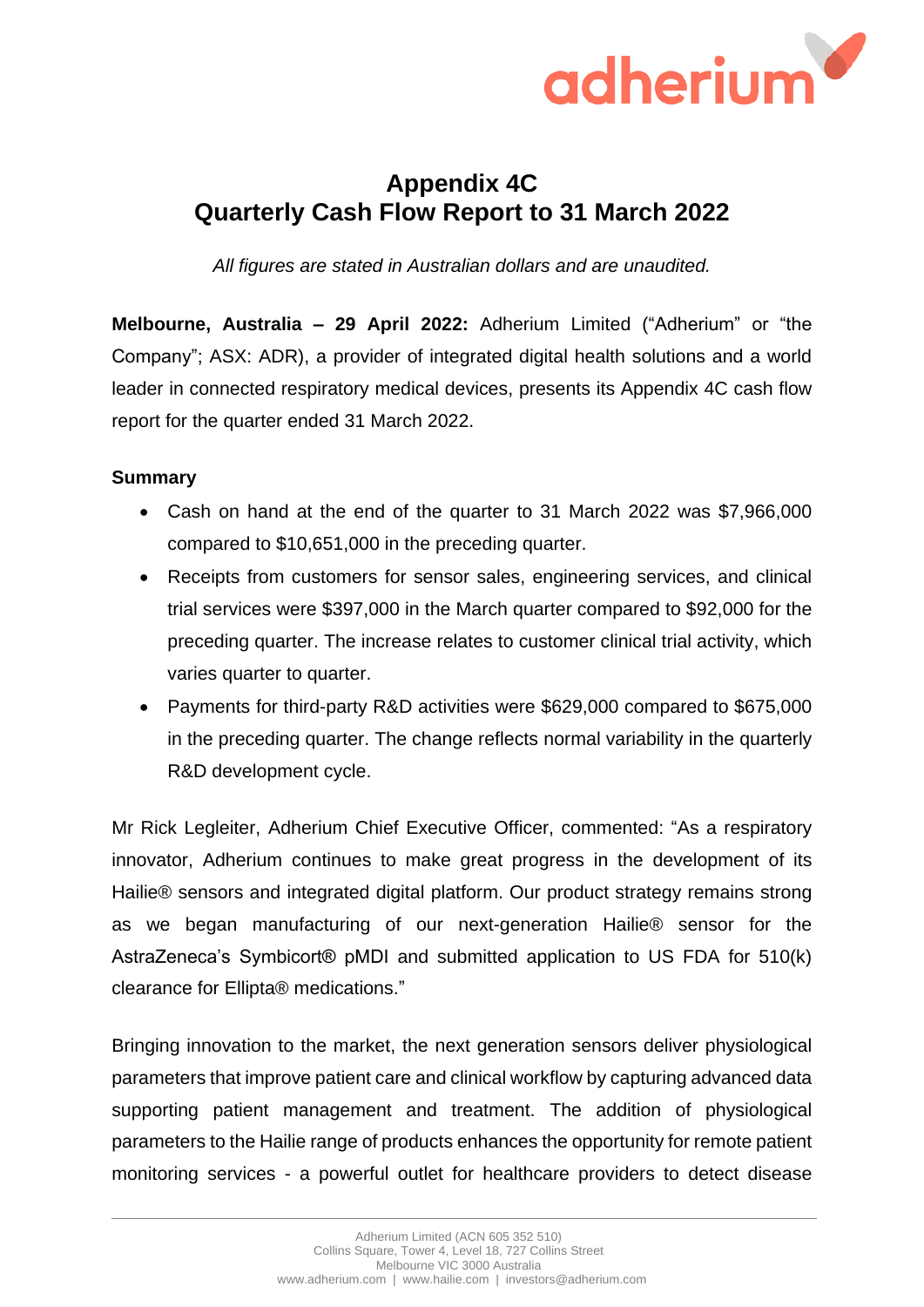

exacerbations, facilitate proactive management and implement effective treatment plans for patients with chronic conditions.

As part of its market expansion, Adherium continues to evolve on the development of its range of sensors with the submission to the US Food and Drug Administration (FDA) of a 510(k) clearance to market application to connect Ellipta® inhaler users with its next generation Hailie<sup>®</sup> sensor with physiological parameters. This is the second in Adherium's series of new sensors, following AstraZeneca's Symbicort® pMDI inhaler, specifically designed to capture physiological parameters such as respiratory flow rate in litres per minute.

"The submission to the FDA is another important milestone in the extension of our digital respiratory management ecosystem as we intend to take our Asthma and COPD medication coverage in the US to over 80% of the addressable market volume supporting 18 medications. Our focus on execution, and time to market is how we generate revenue and top-line growth creating the results and returns expected by our shareholders" added Mr Legleiter.

During the period, Adherium announced it received the Medicines and Healthcare products Regulatory Agency (MHRA) Registration confirmation as a medical devices manufacturer of inhaler dose sensors in the United Kingdom (UK). "This represents a key regulatory achievement for Adherium ensuring market access beyond the transition of the UK's exit from the European Union", commented Mr Legleiter. The UK is an important target market for the Company and Adherium is working with MD Healthcare to build a UK-based advisory board and NHS team to lead commercial pilots for the next-generation Hailie® sensor products.

Subsequent to the quarter end, the Company has announced the appointment of Mr Francis White as Vice President of Global Business Development based in the UK. This appointment has significantly strengthened Adherium's international commercial leadership team representing a pivotal milestone for a new strategic sales approach to acquiring new customers. Mr White brings more than 20 years of experience, including key account management (KAM), sales and marketing expertise.Most recently, Adherium released the latest Hailie® platform integration tools comprised of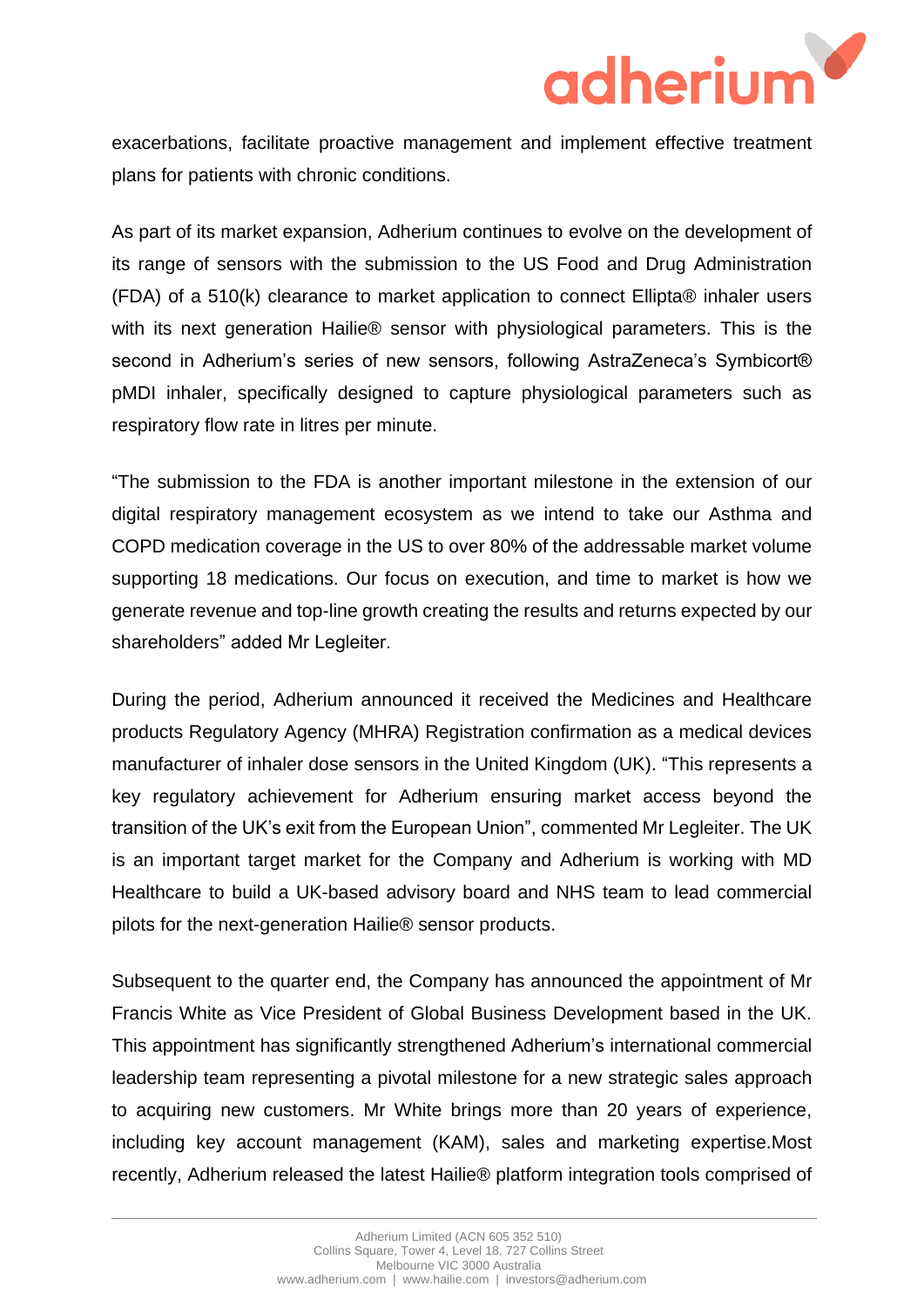

an advanced Rest application programming interface (API) and a new, updated software development kit (SDK) to improve connection with partner and customer patient management systems. The Company continues to implement new technologies and improve the software infrastructure along with its next generation digital sensors.

Adherium today also announces that Mr James Ward-Lilley has stepped down as Chairman of the Adherium Board as he manages an increasing workload in his fulltime position with Aerogen. Mr Ward-Lilley remains on the Board as an independent Non-Executive director. In February, the Adherium Board welcomed Mr Lou Panaccio as a Non-executive director, and has today appointed him as the new Chairman of the Board. Mr Panaccio brings more than 30 years of leadership experience in healthcare services, ASX and NASDAQ listings, and has extensive global commercial experience including in the United States.

### **Other components of cash flow**

- Product manufacturing and operating costs were \$84,000 in the March quarter compared to \$79,000 in the December quarter largely as a result of the Company continuing to prepare to manufacture the new sensor for AstraZeneca's Symbicort® pMDI.
- Advertising and Marketing costs were \$117,000 in the March quarter compared to \$184,000 in the December quarter. These costs represent continued activity in the United States and the United Kingdom targeting Asthma industry groups and the NHS.
- Staff payments of \$1,329,000 were paid in the March quarter compared with \$1,412,000 in the December quarter the quarter. The difference relates predominately to short term recruitment timing for the replacement of vacant roles.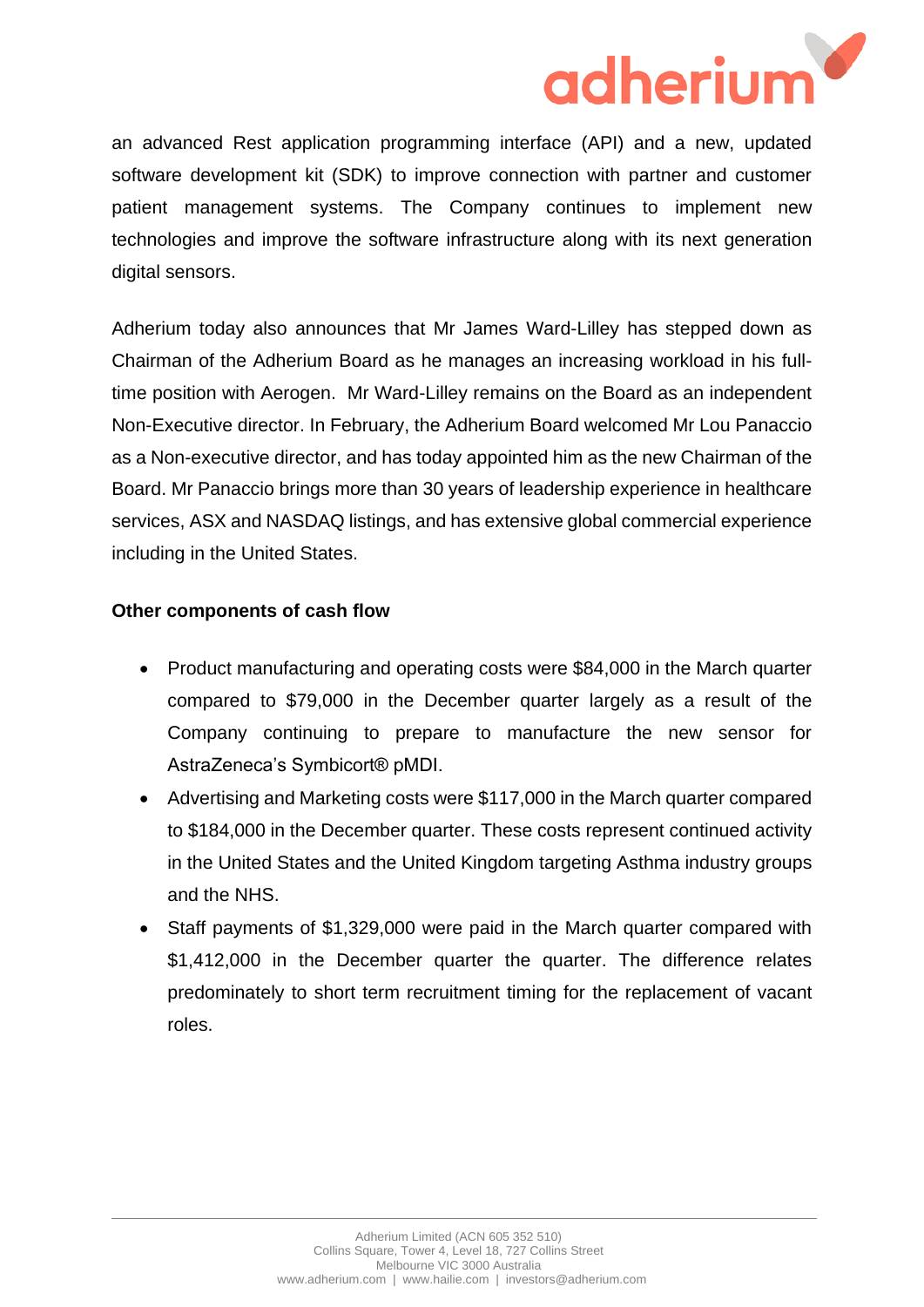

• Administration and Corporate costs were \$752,000 in the March quarter compared to \$537,000 in the December quarter and included related party payments of Directors fees of \$30,000 (December quarter: \$53,000). The quarter-on-quarter difference in Administration and Corporate costs relates predominately to one-off costs paid in the March quarter including the annual insurance program of \$420,000.

### **-ENDS-**

## **About Adherium (ASX: ADR)**

Adherium is a provider of integrated digital health solutions and a worldwide leader in connected respiratory medical devices, with more than 180,000 sold globally. Adherium's Hailie® platform solution provides clinicians, healthcare providers and patients access to remotely monitor medication usage parameters and adherence, supporting reimbursement for qualifying patient management.

The Hailie® solution includes a suite of integration tools to enable the capture and sharing of health data via mobile and desktop apps, Software Development Kit (SDK) and Application Programming Interface (API) integration tools, and Adherium's own broad range of sensors connected to respiratory medications. Adherium's Hailie® solution is designed to provide visibility to healthcare providers of medication use history to better understand patterns in patient respiratory disease.

Learn more at www.adherium.com

This ASX announcement was approved and authorised for release by the Board of Adherium.

**Enquiries:** WE Communications WE-AUAdherium@we-worldwide.com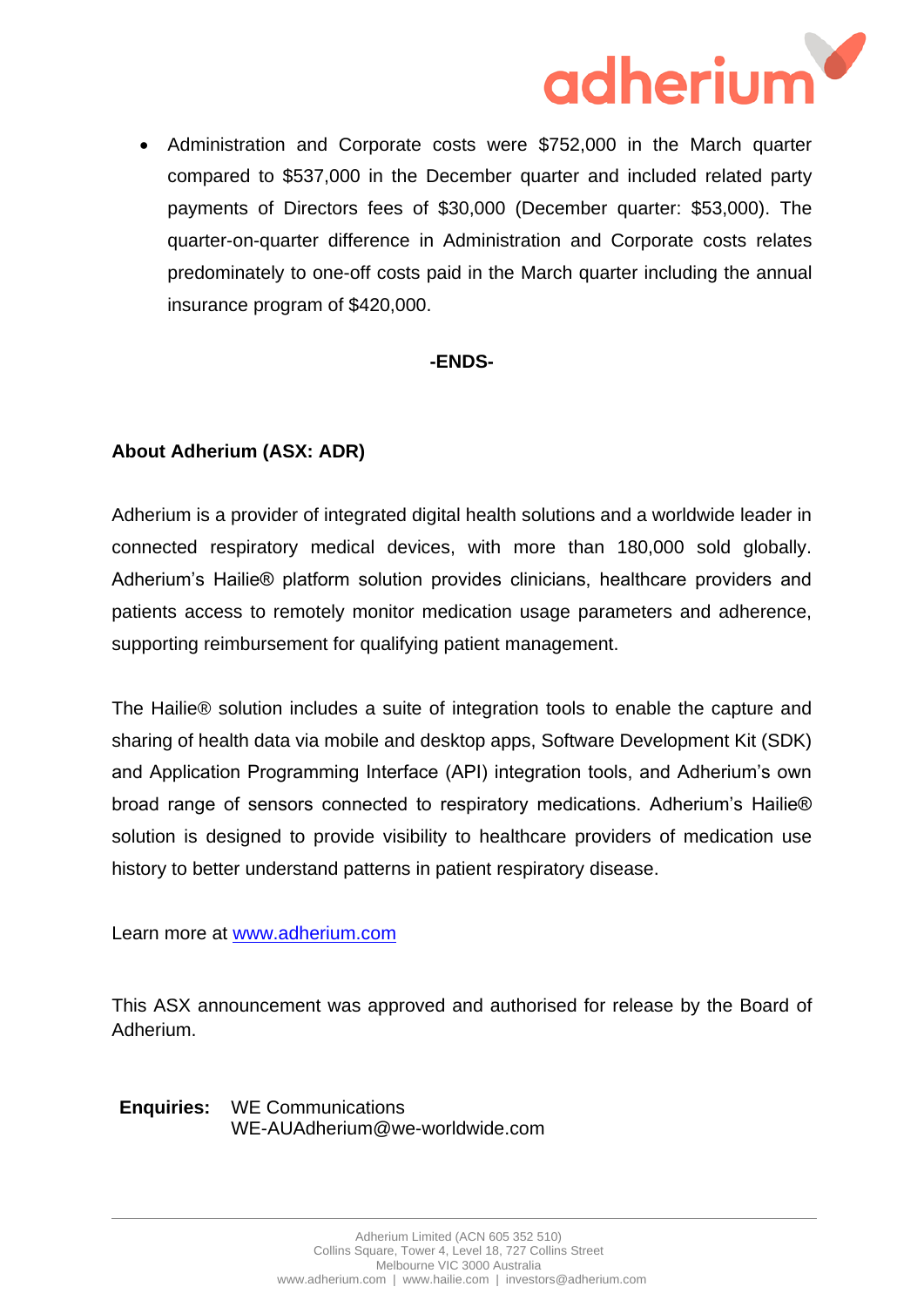## **Appendix 4C**

# **Quarterly cash flow report for entities subject to Listing Rule 4.7B**

| Name of entity   |                                   |
|------------------|-----------------------------------|
| Adherium Limited |                                   |
| <b>ABN</b>       | Quarter ended ("current quarter") |
| 24 605 352 510   | 31 March 2022                     |

|     | <b>Consolidated statement of cash flows</b>         | <b>Current quarter</b><br>\$A'000 | Year to date<br>(9 months)<br>\$A'000 |
|-----|-----------------------------------------------------|-----------------------------------|---------------------------------------|
| 1.  | Cash flows from operating activities                |                                   |                                       |
| 1.1 | Receipts from customers                             | 397                               | 501                                   |
| 1.2 | Payments for                                        |                                   |                                       |
|     | research and development<br>(a)                     | (629)                             | (2,378)                               |
|     | product manufacturing and operating<br>(b)<br>costs | (84)                              | (211)                                 |
|     | advertising and marketing<br>(c)                    | (117)                             | (336)                                 |
|     | leased assets<br>(d)                                |                                   |                                       |
|     | staff costs<br>(e)                                  | (1,328)                           | (4, 441)                              |
|     | (f)<br>administration and corporate costs           | (782)                             | (2, 132)                              |
| 1.3 | Dividends received (see note 3)                     |                                   |                                       |
| 1.4 | Interest received                                   | 4                                 | 16                                    |
| 1.5 | Interest and other costs of finance paid            |                                   | (1)                                   |
| 1.6 | Income taxes paid                                   |                                   |                                       |
| 1.7 | Government grants and tax incentives                |                                   | 1,997                                 |
| 1.8 | Other (provide details if material)                 |                                   |                                       |
| 1.9 | Net cash from / (used in) operating<br>activities   | (2,539)                           | (6,985)                               |

| 2.  | Cash flows from investing activities |                               |       |       |
|-----|--------------------------------------|-------------------------------|-------|-------|
| 2.1 | Payments to acquire or for:          |                               |       |       |
|     | (a)                                  | entities                      |       |       |
|     | (b)                                  | businesses                    |       |       |
|     | (c)                                  | property, plant and equipment | (125) | (214) |
|     | (d)                                  | investments                   |       |       |
|     | (e)                                  | intellectual property         |       |       |
|     | (f)                                  | other non-current assets      |       |       |

ASX Listing Rules Appendix 4C (17/07/20) Page 1 + See chapter 19 of the ASX Listing Rules for defined terms.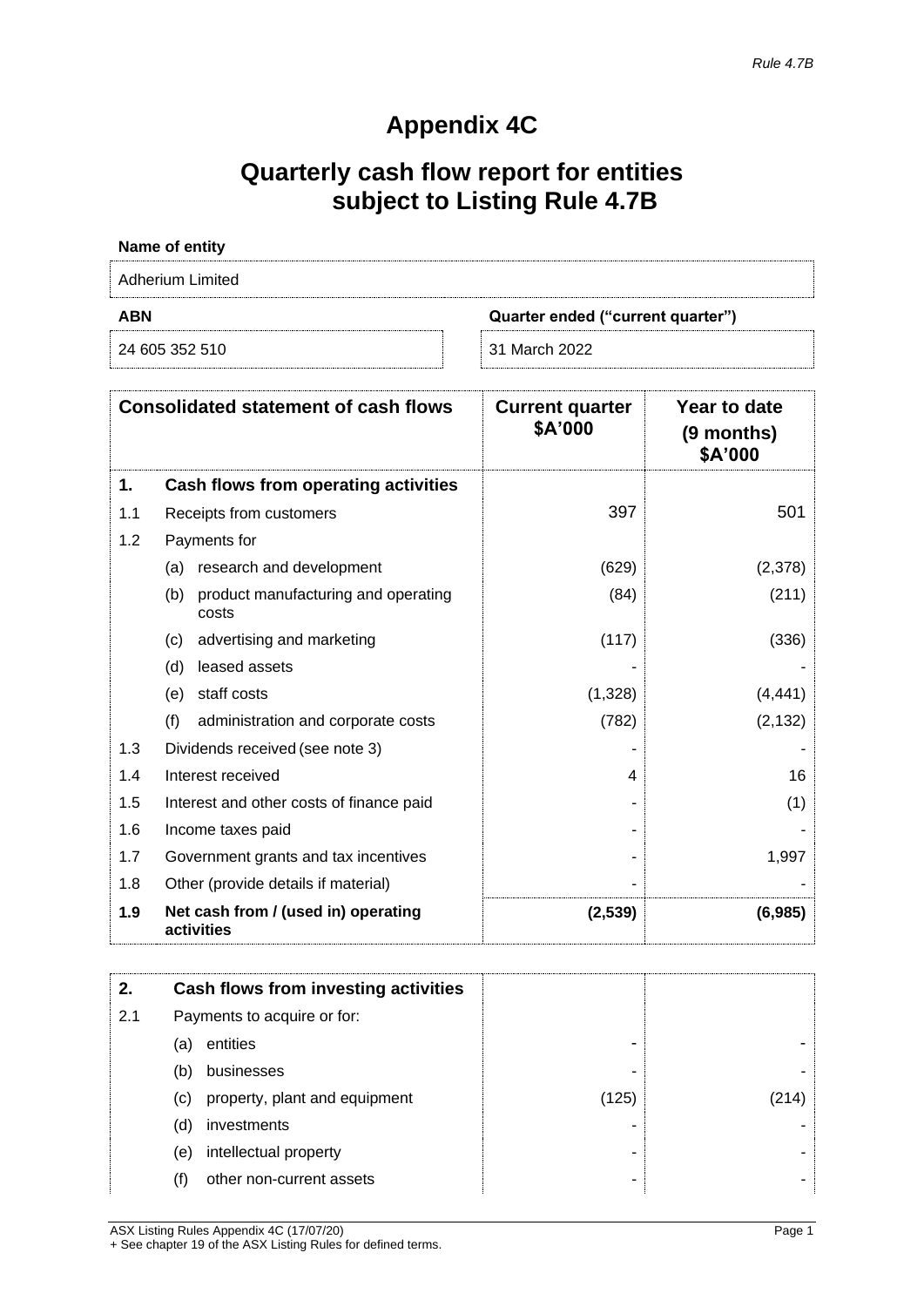| <b>Consolidated statement of cash flows</b> |                                                   | <b>Current quarter</b><br>\$A'000 | Year to date<br>$(9$ months)<br>\$A'000 |
|---------------------------------------------|---------------------------------------------------|-----------------------------------|-----------------------------------------|
| 2.2                                         | Proceeds from disposal of:                        |                                   |                                         |
|                                             | entities<br>(a)                                   |                                   |                                         |
|                                             | (b)<br>businesses                                 |                                   |                                         |
|                                             | property, plant and equipment<br>(c)              |                                   |                                         |
|                                             | (d)<br>investments                                |                                   |                                         |
|                                             | intellectual property<br>(e)                      |                                   |                                         |
|                                             | (f)<br>other non-current assets                   |                                   |                                         |
| 2.3                                         | Cash flows from loans to other entities           |                                   |                                         |
| 2.4                                         | Dividends received (see note 3)                   |                                   |                                         |
| 2.5                                         | Other (provide details if material)               |                                   |                                         |
| 2.6                                         | Net cash from / (used in) investing<br>activities | (125)                             | (214)                                   |

| 3.   | Cash flows from financing activities                                                          |
|------|-----------------------------------------------------------------------------------------------|
| 3.1  | Proceeds from issues of equity securities<br>(excluding convertible debt securities)          |
| 3.2  | Proceeds from issue of convertible debt<br>securities                                         |
| 3.3  | Proceeds from exercise of options                                                             |
| 3.4  | Transaction costs related to issues of<br>equity securities or convertible debt<br>securities |
| 3.5  | Proceeds from borrowings                                                                      |
| 3.6  | Repayment of borrowings                                                                       |
| 3.7  | Transaction costs related to loans and<br>borrowings                                          |
| 3.8  | Dividends paid                                                                                |
| 3.9  | Other (provide details if material)                                                           |
| 3.10 | Net cash from / (used in) financing<br>activities                                             |

|     | Net increase / (decrease) in cash and<br>cash equivalents for the period |         |         |
|-----|--------------------------------------------------------------------------|---------|---------|
| 4.1 | Cash and cash equivalents at beginning of<br>period                      | 10,651  | 15,178  |
| 4.2 | Net cash from / (used in) operating<br>activities (item 1.9 above)       | (2,539) | (6,985) |
| 4.3 | Net cash from / (used in) investing activities<br>(item 2.6 above)       | (125)   | (214)   |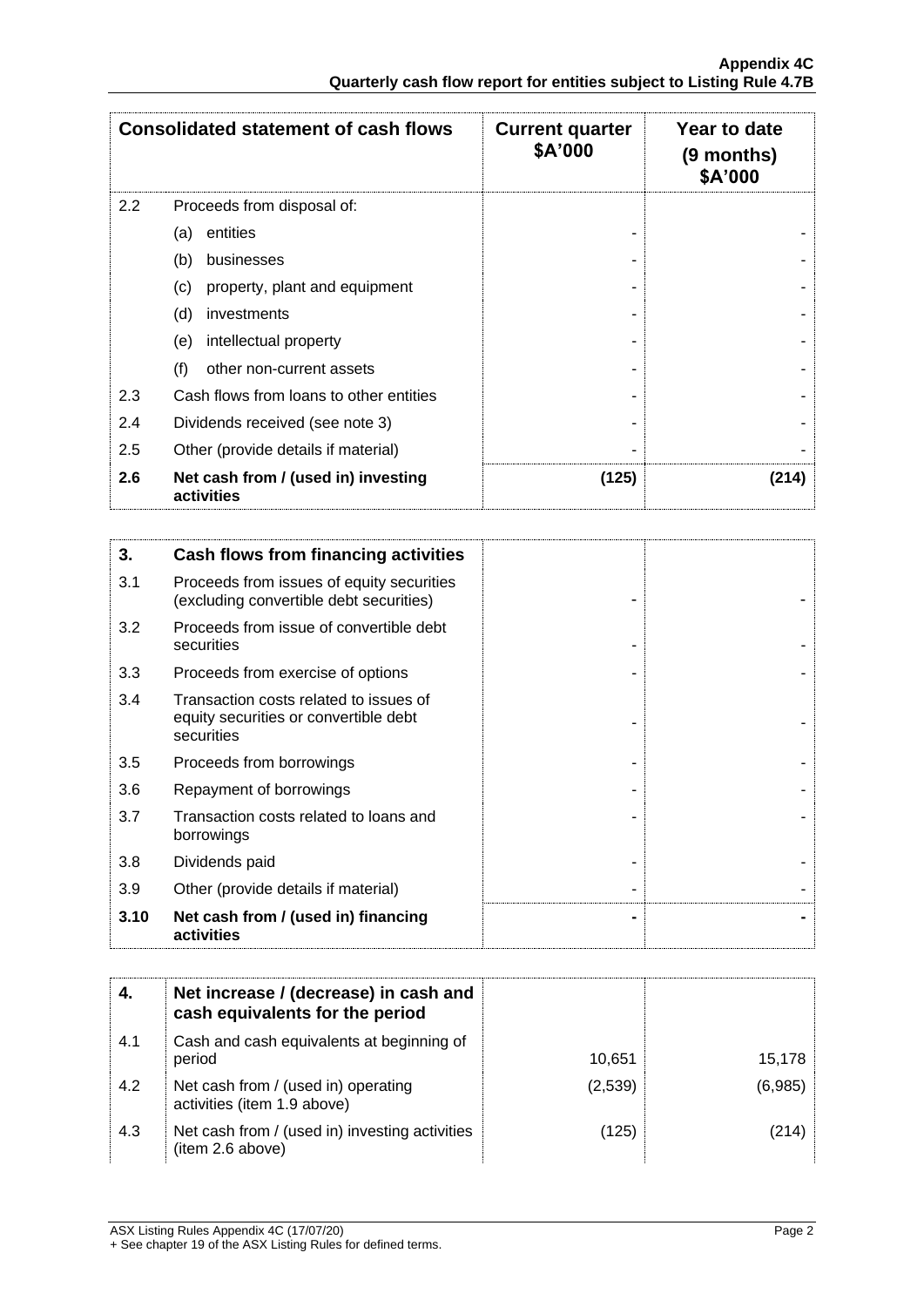| <b>Consolidated statement of cash flows</b> |                                                                     | <b>Current quarter</b><br>\$A'000 | Year to date<br>(9 months)<br>\$A'000 |
|---------------------------------------------|---------------------------------------------------------------------|-----------------------------------|---------------------------------------|
| 4.4                                         | Net cash from / (used in) financing activities<br>(item 3.10 above) |                                   |                                       |
| 4.5                                         | Effect of movement in exchange rates on<br>cash held                | (21)                              | (13)                                  |
| 4.6                                         | Cash and cash equivalents at end of<br>period                       | 7.966                             | 7.966                                 |

| 5.  | Reconciliation of cash and cash<br>equivalents<br>at the end of the quarter (as shown in the<br>consolidated statement of cash flows) to the<br>related items in the accounts | <b>Current quarter</b><br>\$A'000 | <b>Previous quarter</b><br>\$A'000 |
|-----|-------------------------------------------------------------------------------------------------------------------------------------------------------------------------------|-----------------------------------|------------------------------------|
| 5.1 | <b>Bank balances</b>                                                                                                                                                          | 303                               | 367                                |
| 5.2 | Call deposits                                                                                                                                                                 | 7.663                             | 10,284                             |
| 5.3 | <b>Bank overdrafts</b>                                                                                                                                                        |                                   |                                    |
| 5.4 | Other (provide details)                                                                                                                                                       | ۰                                 |                                    |
| 5.5 | Cash and cash equivalents at end of<br>quarter (should equal item 4.6 above)                                                                                                  | 7,966                             | 10.651                             |

| 6.  | Payments to related parties of the entity and their<br>associates                                                                                           | <b>Current quarter</b><br>\$A'000 |
|-----|-------------------------------------------------------------------------------------------------------------------------------------------------------------|-----------------------------------|
| 6.1 | Aggregate amount of payments to related parties and their<br>associates included in item 1                                                                  |                                   |
| 6.2 | Aggregate amount of payments to related parties and their<br>associates included in item 2                                                                  |                                   |
|     | Note: if any amounts are shown in items 6.1 or 6.2, your quarterly activity report must include a description of, and an<br>explanation for, such payments. |                                   |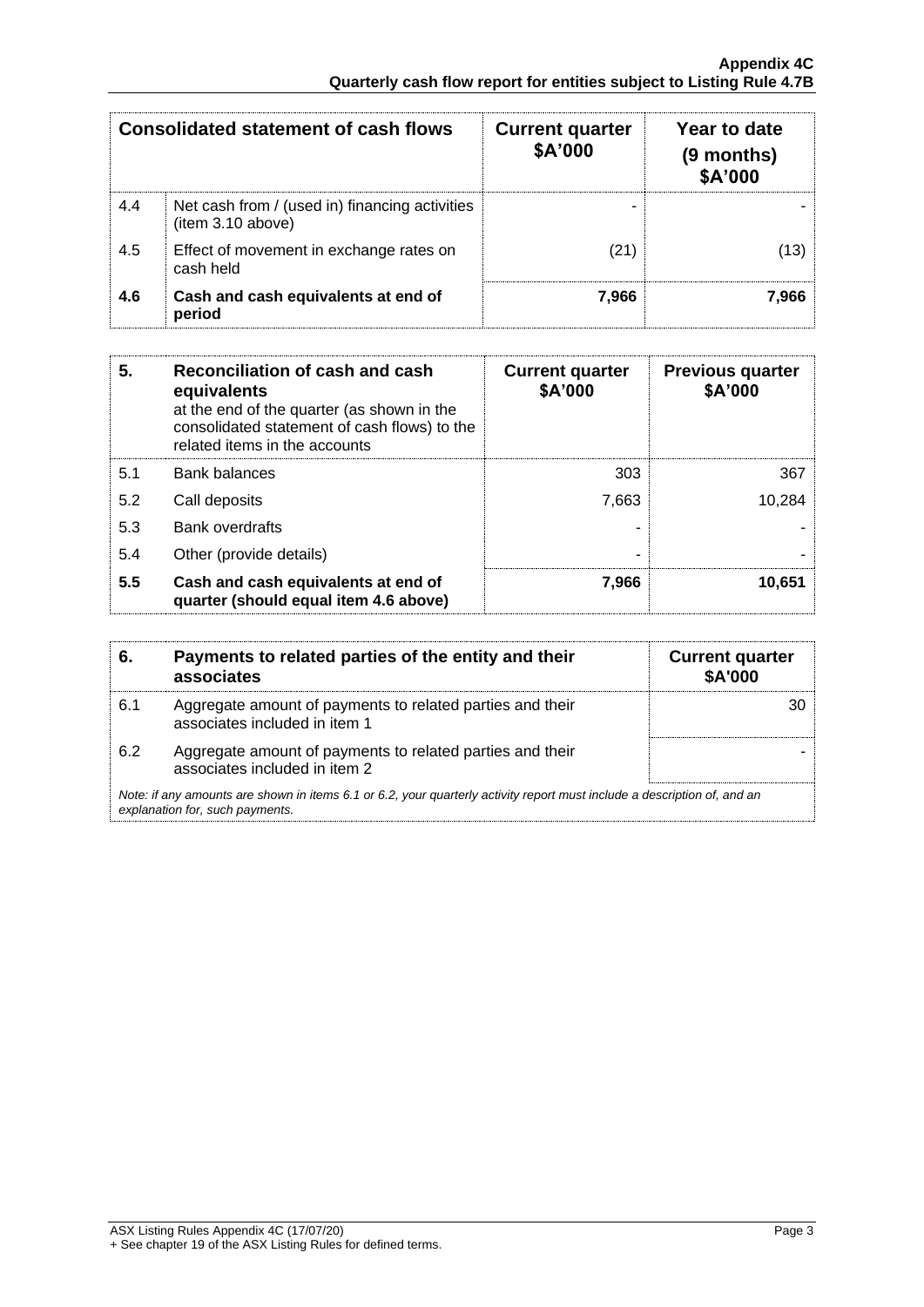| 7.  | <b>Financing facilities</b><br>Note: the term "facility' includes all forms of financing<br>arrangements available to the entity.<br>Add notes as necessary for an understanding of the<br>sources of finance available to the entity.                                                                                                               | <b>Total facility</b><br>amount at quarter<br>end<br>\$A'000 | Amount drawn at<br>quarter end<br>\$A'000 |
|-----|------------------------------------------------------------------------------------------------------------------------------------------------------------------------------------------------------------------------------------------------------------------------------------------------------------------------------------------------------|--------------------------------------------------------------|-------------------------------------------|
| 7.1 | Loan facilities                                                                                                                                                                                                                                                                                                                                      |                                                              |                                           |
| 7.2 | Credit standby arrangements                                                                                                                                                                                                                                                                                                                          |                                                              |                                           |
| 7.3 | Other (please specify)                                                                                                                                                                                                                                                                                                                               |                                                              |                                           |
| 7.4 | <b>Total financing facilities</b>                                                                                                                                                                                                                                                                                                                    | ۰                                                            |                                           |
| 7.5 | Unused financing facilities available at quarter end                                                                                                                                                                                                                                                                                                 |                                                              |                                           |
| 7.6 | Include in the box below a description of each facility above, including the lender, interest<br>rate, maturity date and whether it is secured or unsecured. If any additional financing<br>facilities have been entered into or are proposed to be entered into after quarter end,<br>include a note providing details of those facilities as well. |                                                              |                                           |
|     | Nil                                                                                                                                                                                                                                                                                                                                                  |                                                              |                                           |

| 8.                                                                                                            |                                                           | Estimated cash available for future operating activities                                                                                                                                                               | \$A'000 |
|---------------------------------------------------------------------------------------------------------------|-----------------------------------------------------------|------------------------------------------------------------------------------------------------------------------------------------------------------------------------------------------------------------------------|---------|
| 8.1                                                                                                           | Net cash from / (used in) operating activities (item 1.9) |                                                                                                                                                                                                                        | (2,539) |
| 8.2                                                                                                           |                                                           | Cash and cash equivalents at quarter end (item 4.6)                                                                                                                                                                    | 7,966   |
| 8.3                                                                                                           |                                                           | Unused finance facilities available at quarter end (item 7.5)                                                                                                                                                          |         |
| 8.4                                                                                                           |                                                           | Total available funding (item $8.2 +$ item $8.3$ )                                                                                                                                                                     | 7,966   |
| 8.5                                                                                                           | item 8.1)                                                 | Estimated quarters of funding available (item 8.4 divided by                                                                                                                                                           | 3.1     |
|                                                                                                               |                                                           | Note: if the entity has reported positive net operating cash flows in item 1.9, answer item 8.5 as "N/A". Otherwise, a<br>figure for the estimated quarters of funding available must be included in item 8.5.         |         |
| 8.6                                                                                                           |                                                           | If item 8.5 is less than 2 quarters, please provide answers to the following questions:                                                                                                                                |         |
|                                                                                                               | 8.6.1                                                     | Does the entity expect that it will continue to have the current level of net operating<br>cash flows for the time being and, if not, why not?                                                                         |         |
|                                                                                                               | N/A                                                       |                                                                                                                                                                                                                        |         |
|                                                                                                               | 8.6.2                                                     | Has the entity taken any steps, or does it propose to take any steps, to raise further<br>cash to fund its operations and, if so, what are those steps and how likely does it<br>believe that they will be successful? |         |
|                                                                                                               | N/A                                                       |                                                                                                                                                                                                                        |         |
|                                                                                                               | 8.6.3                                                     | Does the entity expect to be able to continue its operations and to meet its business<br>objectives and, if so, on what basis?                                                                                         |         |
|                                                                                                               | N/A                                                       |                                                                                                                                                                                                                        |         |
| Note: where item 8.5 is less than 2 quarters, all of questions 8.6.1, 8.6.2 and 8.6.3 above must be answered. |                                                           |                                                                                                                                                                                                                        |         |